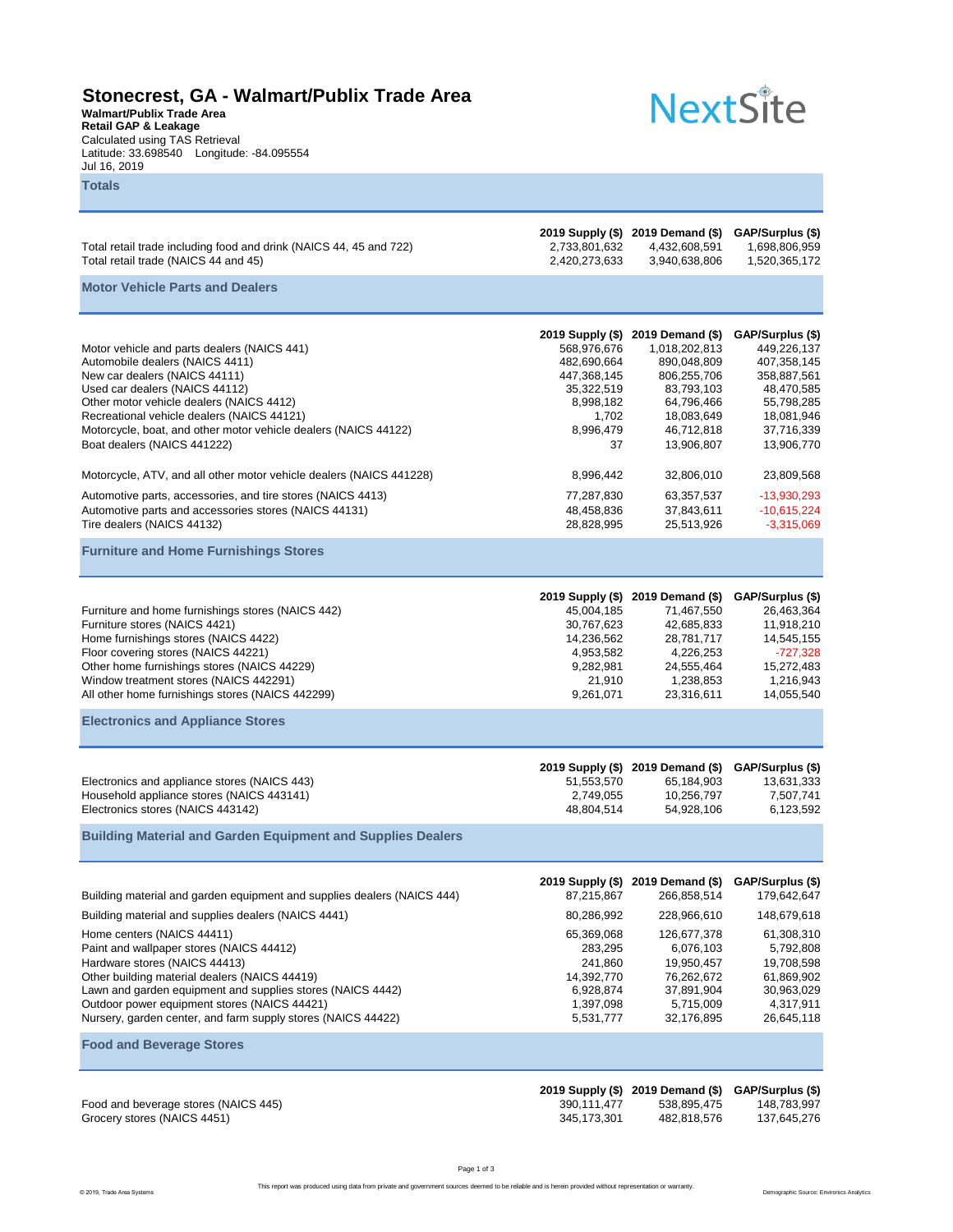| Supermarkets and other grocery (except convenience) stores (NAICS 44511)<br>Convenience stores (NAICS 44512)                                                                                                                                                                                                                                                                                                                                                                                                                                                                                    | 329,217,347<br>15,955,953                                                                                                                                                         | 460,322,571<br>22,496,005                                                                                                                                                             | 131,105,223<br>6,540,052                                                                                                                                                                      |
|-------------------------------------------------------------------------------------------------------------------------------------------------------------------------------------------------------------------------------------------------------------------------------------------------------------------------------------------------------------------------------------------------------------------------------------------------------------------------------------------------------------------------------------------------------------------------------------------------|-----------------------------------------------------------------------------------------------------------------------------------------------------------------------------------|---------------------------------------------------------------------------------------------------------------------------------------------------------------------------------------|-----------------------------------------------------------------------------------------------------------------------------------------------------------------------------------------------|
| Specialty food stores (NAICS 4452)<br>Meat markets (NAICS 44521)<br>Fish and seafood markets (NAICS 44522)<br>Fruit and vegetable markets (NAICS 44523)<br>Other specialty food stores (NAICS 44529)                                                                                                                                                                                                                                                                                                                                                                                            | 11,545,557<br>11<br>5,004,757<br>4,255,790<br>2,284,999                                                                                                                           | 17,287,753<br>5,679,109<br>2,082,280<br>3,527,027<br>5,999,336                                                                                                                        | 5,742,196<br>5,679,098<br>$-2,922,477$<br>$-728,763$<br>3,714,338                                                                                                                             |
| Baked goods stores and confectionery and nut stores (NAICS 445291 + 445292)<br>All other specialty food stores (NAICS 445299)<br>Beer, wine, and liquor stores (NAICS 4453)                                                                                                                                                                                                                                                                                                                                                                                                                     | 78,324<br>2,206,675<br>33,392,620                                                                                                                                                 | 3,222,312<br>2,777,024<br>38,789,146                                                                                                                                                  | 3,143,989<br>570,349<br>5,396,526                                                                                                                                                             |
| <b>Health and Personal Care Stores</b>                                                                                                                                                                                                                                                                                                                                                                                                                                                                                                                                                          |                                                                                                                                                                                   |                                                                                                                                                                                       |                                                                                                                                                                                               |
| Health and personal care stores (NAICS 446)<br>Pharmacies and drug stores (NAICS 44611)<br>Cosmetics, beauty supplies, and perfume stores (NAICS 44612)<br>Optical goods stores (NAICS 44613)<br>Other health and personal care stores (NAICS 44619)<br>Food (health) supplement stores (NAICS 446191)<br>All other health and personal care stores (NAICS 446199)<br><b>Gasoline Stations</b>                                                                                                                                                                                                  | 156, 144, 770<br>121,011,977<br>27,415,719<br>7,220,490<br>496,584<br>496,565<br>19                                                                                               | 2019 Supply (\$) 2019 Demand (\$)<br>244,762,102<br>203,359,408<br>15,415,493<br>8,831,434<br>17,155,766<br>6,278,418<br>10,877,349                                                   | GAP/Surplus (\$)<br>88,617,332<br>82,347,431<br>$-12,000,226$<br>1,610,944<br>16,659,183<br>5,781,853<br>10,877,330                                                                           |
|                                                                                                                                                                                                                                                                                                                                                                                                                                                                                                                                                                                                 |                                                                                                                                                                                   |                                                                                                                                                                                       |                                                                                                                                                                                               |
| Gasoline stations (NAICS 447)                                                                                                                                                                                                                                                                                                                                                                                                                                                                                                                                                                   | 348,866,607                                                                                                                                                                       | 2019 Supply (\$) 2019 Demand (\$)<br>430,332,570                                                                                                                                      | GAP/Surplus (\$)<br>81,465,963                                                                                                                                                                |
| <b>Clothing and Clothing Accessories Stores</b>                                                                                                                                                                                                                                                                                                                                                                                                                                                                                                                                                 |                                                                                                                                                                                   |                                                                                                                                                                                       |                                                                                                                                                                                               |
| Clothing and clothing accessories stores (NAICS 448)<br>Clothing stores (NAICS 4481)<br>Men's clothing stores (NAICS 44811)<br>Women's clothing stores (NAICS 44812)<br>Children's and infants' clothing stores (NAICS 44813)<br>Family clothing stores (NAICS 44814)<br>Clothing accessories stores (NAICS 44815)<br>Other clothing stores (NAICS 44819)<br>Shoe stores (NAICS 4482)<br>Jewelry, luggage, and leather goods stores (NAICS 4483)<br>Jewelry stores (NAICS 44831)<br>Luggage and leather goods stores (NAICS 44832)<br>Sporting Goods, Hobby, Musical Instrument and Book Stores | 2019 Supply (\$)<br>192,263,260<br>141,967,889<br>4,550,525<br>15,204,866<br>2,024,380<br>100,630,692<br>3,165,928<br>16,391,499<br>32,514,829<br>17,780,542<br>17,780,236<br>306 | 2019 Demand (\$)<br>189,970,472<br>137,945,070<br>6,493,848<br>27,045,079<br>8,104,504<br>79,234,053<br>7,081,702<br>9,985,883<br>25,430,404<br>26,594,998<br>24,362,520<br>2,232,478 | GAP/Surplus (\$)<br>$-2,292,788$<br>$-4,022,819$<br>1,943,324<br>11,840,213<br>6,080,124<br>$-21,396,639$<br>3,915,774<br>$-6,405,616$<br>$-7,084,425$<br>8,814,456<br>6,582,284<br>2,232,172 |
|                                                                                                                                                                                                                                                                                                                                                                                                                                                                                                                                                                                                 |                                                                                                                                                                                   |                                                                                                                                                                                       |                                                                                                                                                                                               |
|                                                                                                                                                                                                                                                                                                                                                                                                                                                                                                                                                                                                 |                                                                                                                                                                                   | 2019 Supply (\$) 2019 Demand (\$) GAP/Surplus (\$)                                                                                                                                    |                                                                                                                                                                                               |
| Sporting goods, hobby, musical instrument, and book stores (NAICS 451)<br>Sporting goods, hobby, and musical instrument stores (NAICS 4511)<br>Sporting goods stores (NAICS 45111)                                                                                                                                                                                                                                                                                                                                                                                                              | 23,696,907<br>19,382,301<br>7,321,698                                                                                                                                             | 52,600,415<br>45,602,253<br>26,508,676                                                                                                                                                | 28,903,508<br>26,219,952<br>19,186,979                                                                                                                                                        |
| Hobby, toy, and game stores (NAICS 45112)<br>Sewing, needlework, and piece goods stores (NAICS 45113)<br>Musical instrument and supplies stores (NAICS 45114)<br>Book stores and news dealers (NAICS 4512)<br>Book stores (NAICS 451211)<br>News dealers and newsstands (NAICS 451212)                                                                                                                                                                                                                                                                                                          | 8,082,349<br>5,072<br>3,973,182<br>4,314,606<br>4,314,599<br>7                                                                                                                    | 13,189,774<br>2,613,313<br>3,290,490<br>6,998,162<br>6,346,760<br>651,402                                                                                                             | 5,107,425<br>2,608,240<br>$-682,692$<br>2,683,556<br>2,032,162<br>651,395                                                                                                                     |
| <b>General Merchandise Stores</b>                                                                                                                                                                                                                                                                                                                                                                                                                                                                                                                                                               |                                                                                                                                                                                   |                                                                                                                                                                                       |                                                                                                                                                                                               |
| General merchandise stores (NAICS 452)<br>Department stores (NAICS 4522)<br>Other general merchandise stores (NAICS 4523)<br>Warehouse clubs and supercenters (NAICS 452311)<br>All other general merchandise stores (NAICS 452319)                                                                                                                                                                                                                                                                                                                                                             | 2019 Supply (\$)<br>395,090,076<br>37,660,540<br>357,429,536<br>309,429,716<br>47,999,820                                                                                         | 2019 Demand (\$)<br>514,887,899<br>107,821,933<br>407,065,965<br>346,196,116<br>60,869,850                                                                                            | GAP/Surplus (\$)<br>119,797,823<br>70,161,393<br>49,636,429<br>36,766,399<br>12,870,030                                                                                                       |

Page 2 of 3 This report was produced using data from private and government sources deemed to be reliable and is herein provided without representation or warranty.